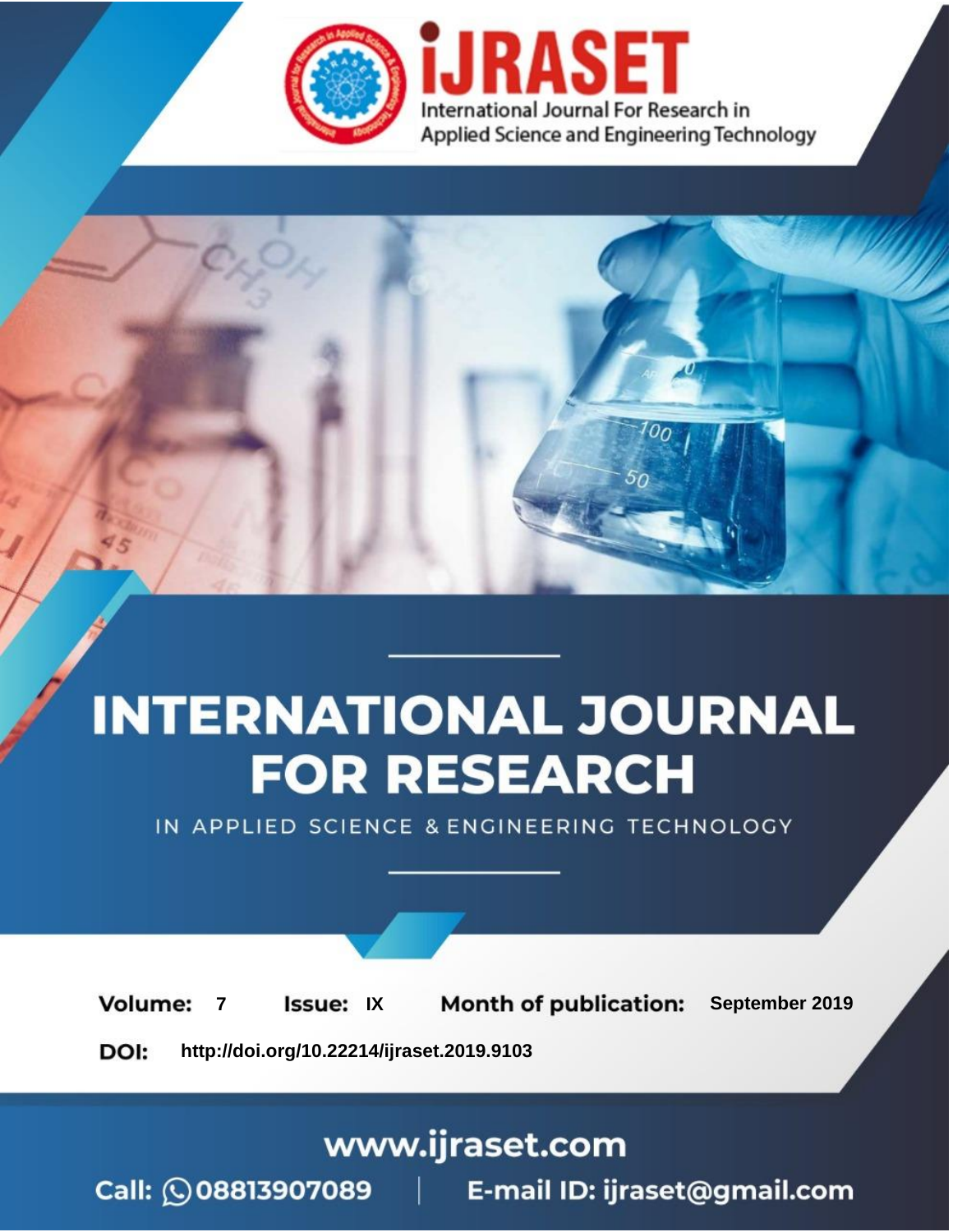

### **A Study on Performance Appraisal System**

M. Madhavi<sup>1</sup>, D. Santosh Kumar<sup>2</sup>

<sup>1</sup> Assistant Professor, <sup>2</sup> Student, School of Business Management, Anurag Group of Institutions, Venkatapur (V), Ghatkesar (M), *Medchal (Dist.), Hyderabad-500088*

*Abstract: The study's main objectives pertained to establishing the moderating role of performance appraisal as a motivation tool as well as potential challenges. The study findings show the presence of significant positive outcomes when the organization uses performance appraisal as a motivation tool. Further, the study finds that the use of more than one appraisal techniques helps yield greater satisfaction and consequently higher motivational levels. The specific aspects of performance appraisal systems (PAS) that help improve motivation include the linking of performance to rewards; using the PAS to help set objectives and benchmarks; as well as the use of PA to help identify employee's strength and weaknesses. Keywords: Performance Appraisal, Methods of Performance Appraisal, Motivation*

#### **I. INTRODUCTION**

Performance appraisal refers to all the formal procedures used to evaluate an individual, his contributions and potential. In other words, it is to plan and measure the performance of an individual in terms of the requirement of the job or it is a process of finding out how effective the organization has been at hiring and placing an employee. Performance appraisal is a formal system of review and evaluation of individual or team task performance. While evaluation of team performance is critical when teams exist in an organization, the focus of performance appraisal in most firms remains on the individual employees. Regardless of the emphasis, an effective appraisal evaluates accomplishments and initiates plans for development, goals and objectives.

Performance appraisal is a method of evaluating the behavior of employees in the work spot, normally including both the quantitative and qualitative aspects of job performance.

#### **II. OBJECTIVES OF THE STUDY**

- *A.* To know whether the employees are satisfied with the assessment of performance appraisal followed in the organization.
- *B.* To know whether the performance appraisal improves the motivation and job satisfaction of employees.
- *C.* To know and study about the various opinions of the employees on the evaluation methods.
- *D.* To know the various parameters considered for evaluating the performance.

#### **III. RESEARCH METHODOLOGY**

The study entailed collection of information based on primary data method. Sample size: 80 Statistical tools: Graphs –pie chart

#### **IV. DATA ANALYSIS**

*1)* Q1. Is Performance Appraisal helps in the assessment of individual potential? a. Strongly Agree b. Agree c. Neutral d. disagree e. strongly disagree

| Rating scale         | Strongly<br>agree | Agree | Neutral | Disagree | Strongly<br>disagree |
|----------------------|-------------------|-------|---------|----------|----------------------|
| No of<br>respondents | 20                | 59    |         |          |                      |
| In $%$               | 25                | 73.8  | 1.2     |          |                      |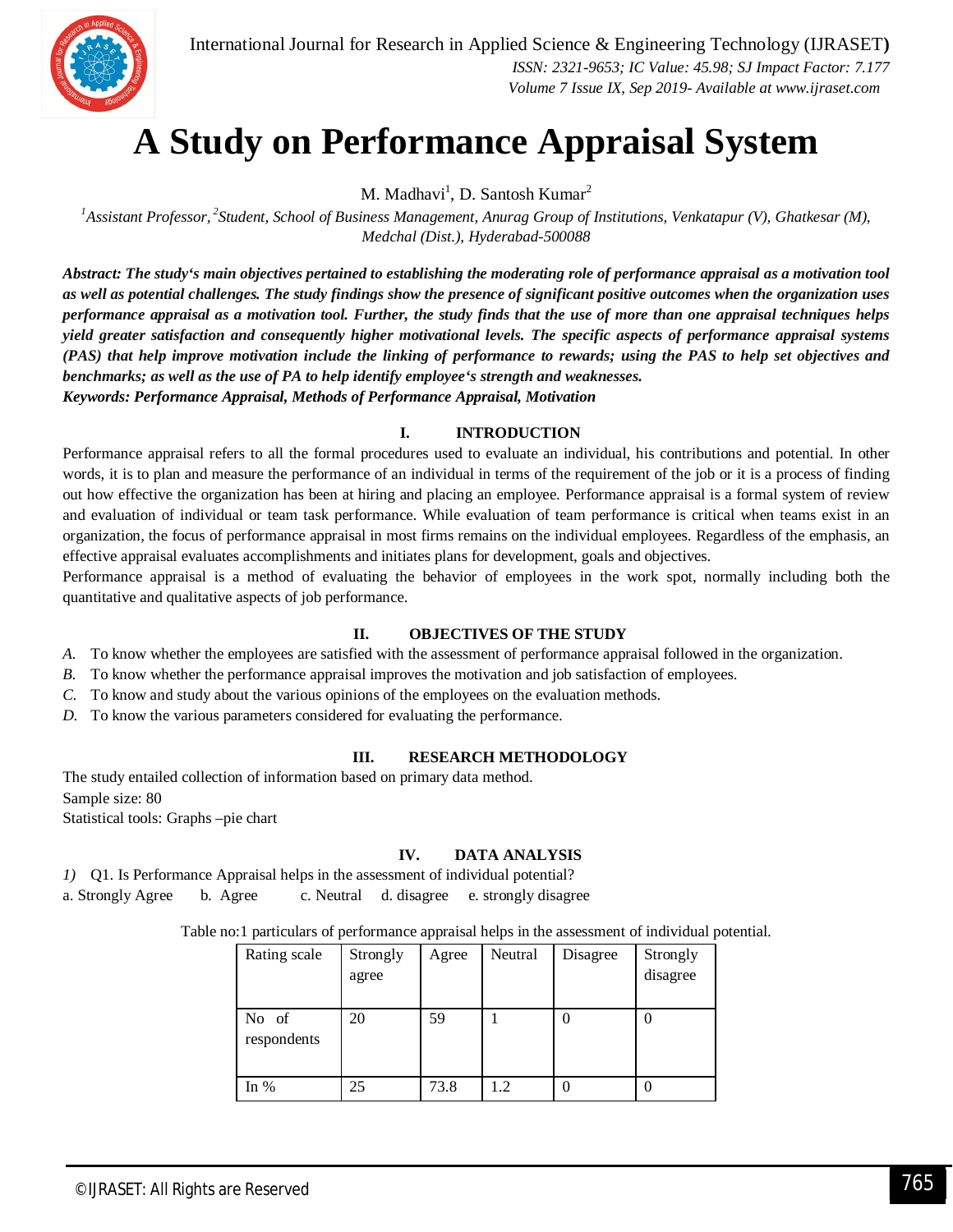

International Journal for Research in Applied Science & Engineering Technology (IJRASET**)**  *ISSN: 2321-9653; IC Value: 45.98; SJ Impact Factor: 7.177 Volume 7 Issue IX, Sep 2019- Available at www.ijraset.com*

Fig no:1 Graphical representation of performance appraisal helps in the assessment of individual potential.



Interpretation

- *a)* From the above table it can be known that 25% of respondents have strongly agreed that performance appraisal helps in the assessment of individual potential.
- *b)* About majority of the respondents have agreed that it helps in the assessment of individual potential i.e 73.8%
- *c)* About 1.2% of the respondents are in a neutral stage.

*2)* Are you satisfied with the evaluation methods of performance followed by the organization?

a. highly satisfied b. satisfied c. neutral d. dissatisfied e. highly dissatisfied

| Rating scale         | Strongly<br>agree | agree | Neutral | disagree | Strongly<br>disagree |
|----------------------|-------------------|-------|---------|----------|----------------------|
| No of<br>respondents | 25                | 49    | 6       |          |                      |
| In $%$               | 31.3              | 61.3  | 7.5     |          |                      |

Table no:2 Particulars of evaluation method of performance followed in the org

Fig no:2 Graphical representation of satisfaction of evaluation method of performance followed in the org



- *a)* From the above table we can observe that 31.3% of respondents highly satisfied and 61.3% of respondents are satisfied with the evaluation methods of performance followed by the organization.
- *b)* About 7.5% of respondents are in neutral position.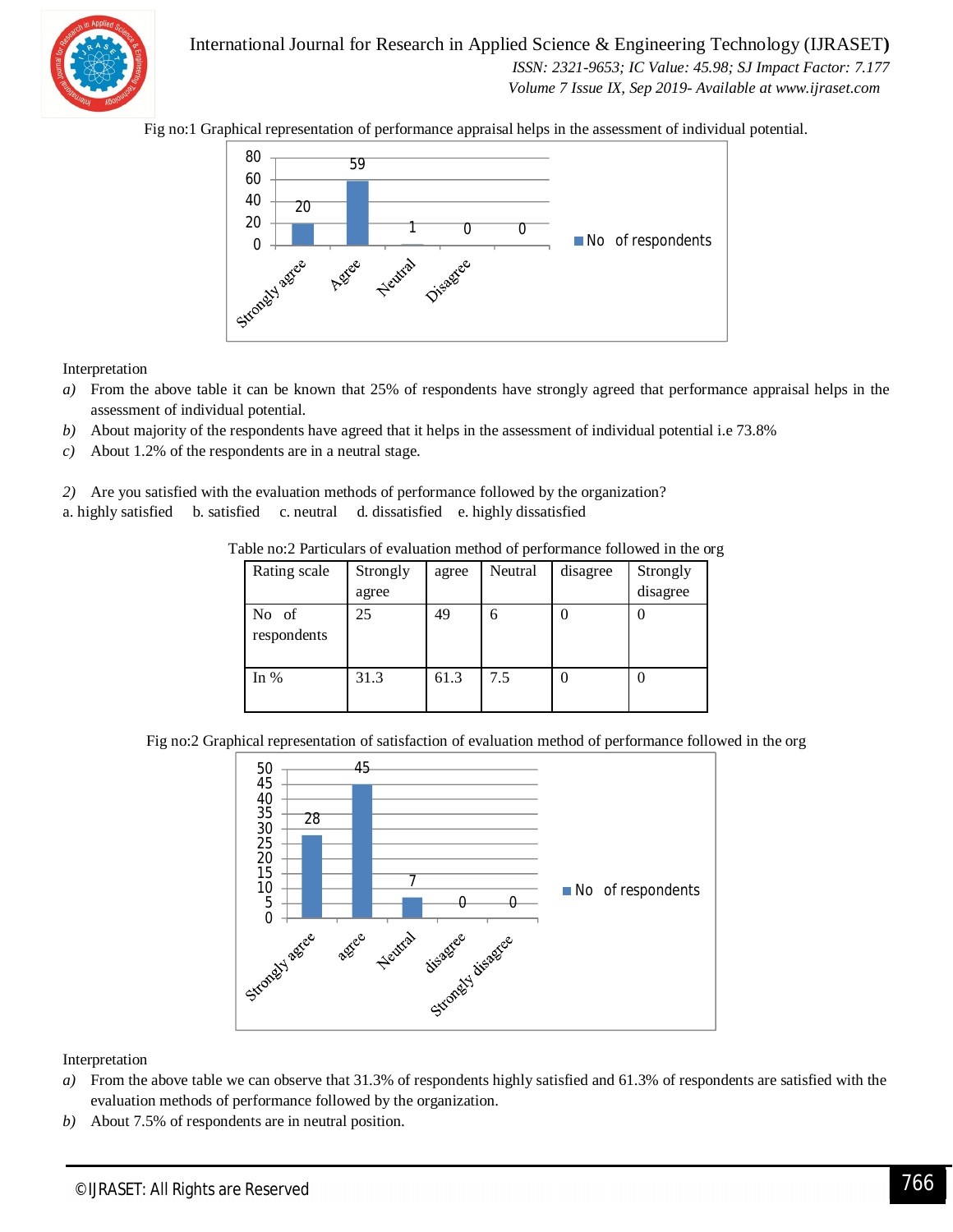

International Journal for Research in Applied Science & Engineering Technology (IJRASET**)**  *ISSN: 2321-9653; IC Value: 45.98; SJ Impact Factor: 7.177 Volume 7 Issue IX, Sep 2019- Available at www.ijraset.com*

*3)* Do you think performance appraisal give constructive criticism in a friendly and positive manner? a. yes b. no c. sometimes

Table no:3 Particulars of performance appraisal give constructive criticism in a friendly and positive manner

| Rating               | yes  | no  | <b>Sometimes</b>            |
|----------------------|------|-----|-----------------------------|
| scale                |      |     |                             |
| No of<br>respondents | 77   |     | $\mathcal{D}_{\mathcal{L}}$ |
| In $%$               | 96.3 | 1.2 | 2.5                         |

Fig no:3 Graphical representation of performance appraisal gives criticism in a friendly and positive manner



- *a)* From the above table it can be observed that 96.3% of the respondents think that performance appraisal give constructive criticism in a friendly and positive manner.
- *b)* About 1.2% of the respondents feel that performance appraisal doesn't give constructive criticism in a friendly and positive manner.
- *c)* About 2.5% of the respondents feels that performance appraisal sometimes give constructive criticism in a friendly and positive manner.
- *4)* Does any change varies after appraising the performance of employees?
- a. Yes b. No

| Table no:4 Particulars of change varies after appraisal the performance of employees |  |  |  |  |  |
|--------------------------------------------------------------------------------------|--|--|--|--|--|
|--------------------------------------------------------------------------------------|--|--|--|--|--|

| Rating scale         | yes | No |
|----------------------|-----|----|
|                      |     |    |
| N <sub>o</sub><br>of | 80  | 0  |
| respondents          |     |    |
|                      |     |    |
|                      |     |    |
|                      |     |    |
| In $%$               | 100 | 0  |
|                      |     |    |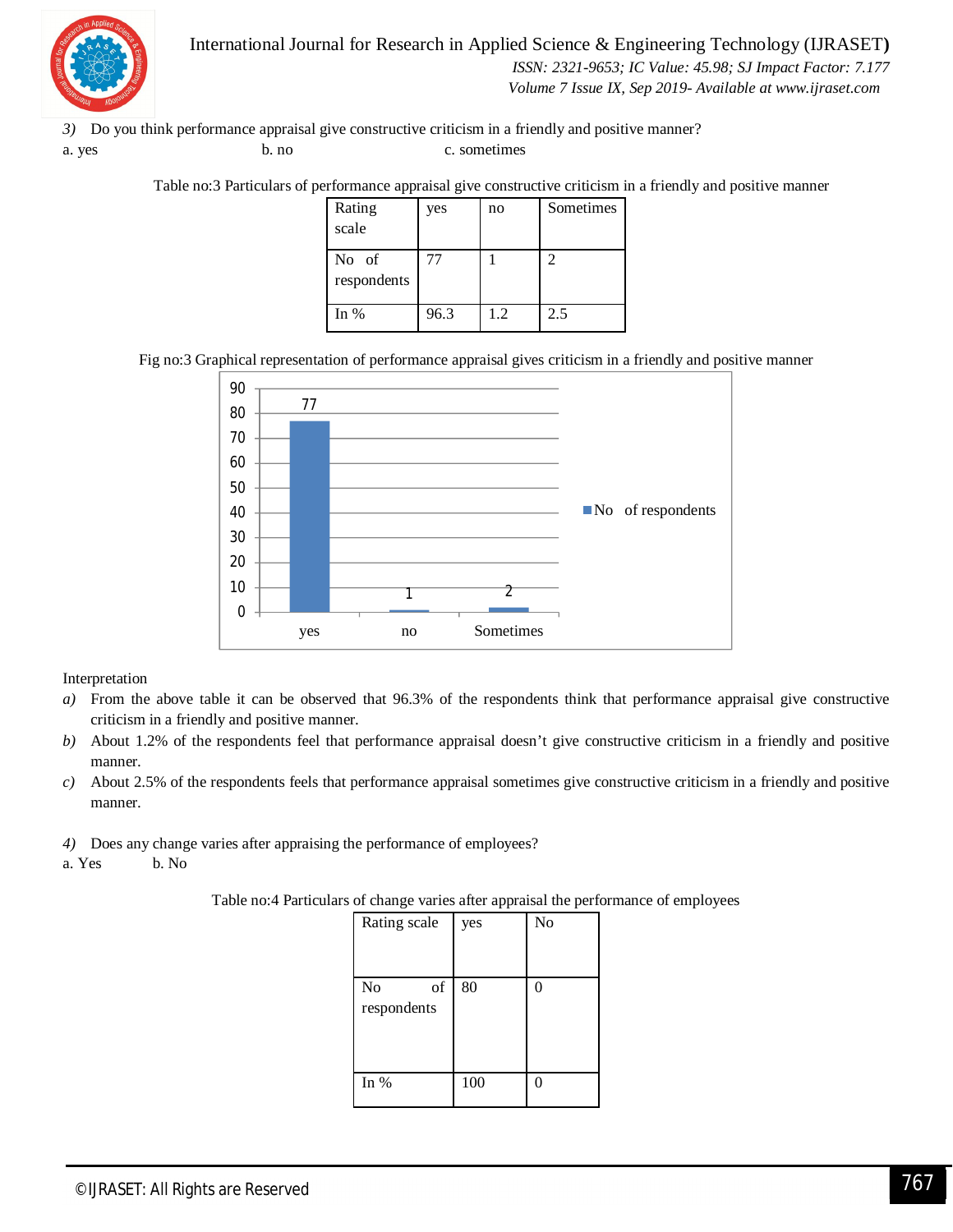

International Journal for Research in Applied Science & Engineering Technology (IJRASET**)**  *ISSN: 2321-9653; IC Value: 45.98; SJ Impact Factor: 7.177*

 *Volume 7 Issue IX, Sep 2019- Available at www.ijraset.com*

Fig no: 4 Graphical representation of any change varies after appraisal the performance of employees



Interpretation

- *a*) From the above analysis it can be observed that about 100% of respondents says that a change occurs after appraising their performance.
- *b)* None of respondents says that no change happens after appraising their performance.
- *5)* Performance appraisal system improves motivation and job satisfaction of employees.
- a. often b. rarely c. very rarely d. never

Table no: 5 Particulars of performance appraisal system improves motivation and job satisfaction of employees

| Rating<br>scale                | often | rarely | Very<br>rarely | never |
|--------------------------------|-------|--------|----------------|-------|
| <b>No</b><br>of<br>respondents | 48    | 31     |                |       |
| In $%$                         | 60    | 38.8   | 1.2            |       |

Fig no:5 Graphical representation of performance appraisal system improves motivation and job satisfaction of employees



- *a)* From the above table it can be observed that about 60% of respondents feels that performance appraisal system often improves motivation and job satisfaction of employees.
- *b)* About 46.3% of respondents rarely feels and 38.8% of respondents very rarely feel that performance appraisal improves motivation and job satisfaction.
- *c)* About 1.2% of respondents feels that it never improves motivation and job satisfaction of employees.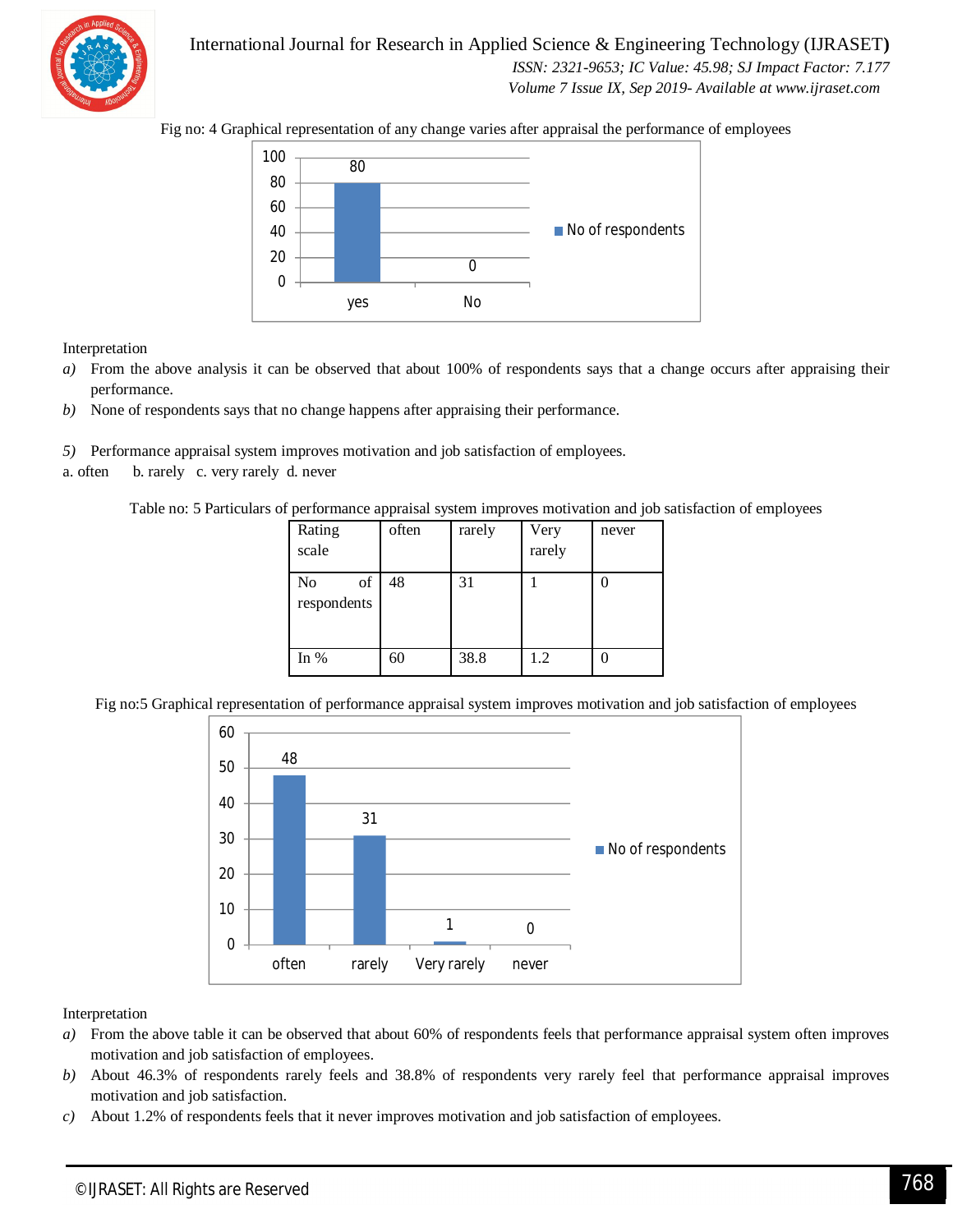

International Journal for Research in Applied Science & Engineering Technology (IJRASET**)**  *ISSN: 2321-9653; IC Value: 45.98; SJ Impact Factor: 7.177 Volume 7 Issue IX, Sep 2019- Available at www.ijraset.com*

*6)* The performance rating is helpful for the management to provide employee counseling? a. strongly agree b. agree c. neutral d. disagree e. strongly disagree

Table no: 6 Particulars of performance appraisal is helpful for the management to provide employee counseling

| Rating scale         | Strongly | agree | Neutral | disagree | Strongly |
|----------------------|----------|-------|---------|----------|----------|
|                      | agree    |       |         |          | disagree |
|                      |          |       |         |          |          |
| No of<br>respondents | 12       | 59    | q       |          |          |
| In $%$               | 15       | 73.8  | 11.3    |          |          |

Fig no:6 Graphical representation of performance appraisal is helpful for the management to provide employee counseling



Interpretation

- *a)* From the above table it can be observed that 12% of respondents strongly agree that the performance rating is helpful for the management to provide employee counseling.
- *b)* About 73.8% of respondents agree and 11.3% of respondents are in neutral position.

*7)* Does the Advises and suggestions are given to the employees during the appraisal process? a. strongly agree b. agree c. neutral d. disagree e. strongly disagree

Table no: 7 Particulars of advises and suggestions given to employees during the appraisal process

| Rating scale         | Strongly<br>agree | agree | Neutral | disagree | Strongly<br>disagree |
|----------------------|-------------------|-------|---------|----------|----------------------|
| No of<br>respondents | 28                | 45    | 7       | 0        | $\mathcal{O}$        |
| In %                 | 35                | 56.3  | 8.8     | $\Omega$ | 0                    |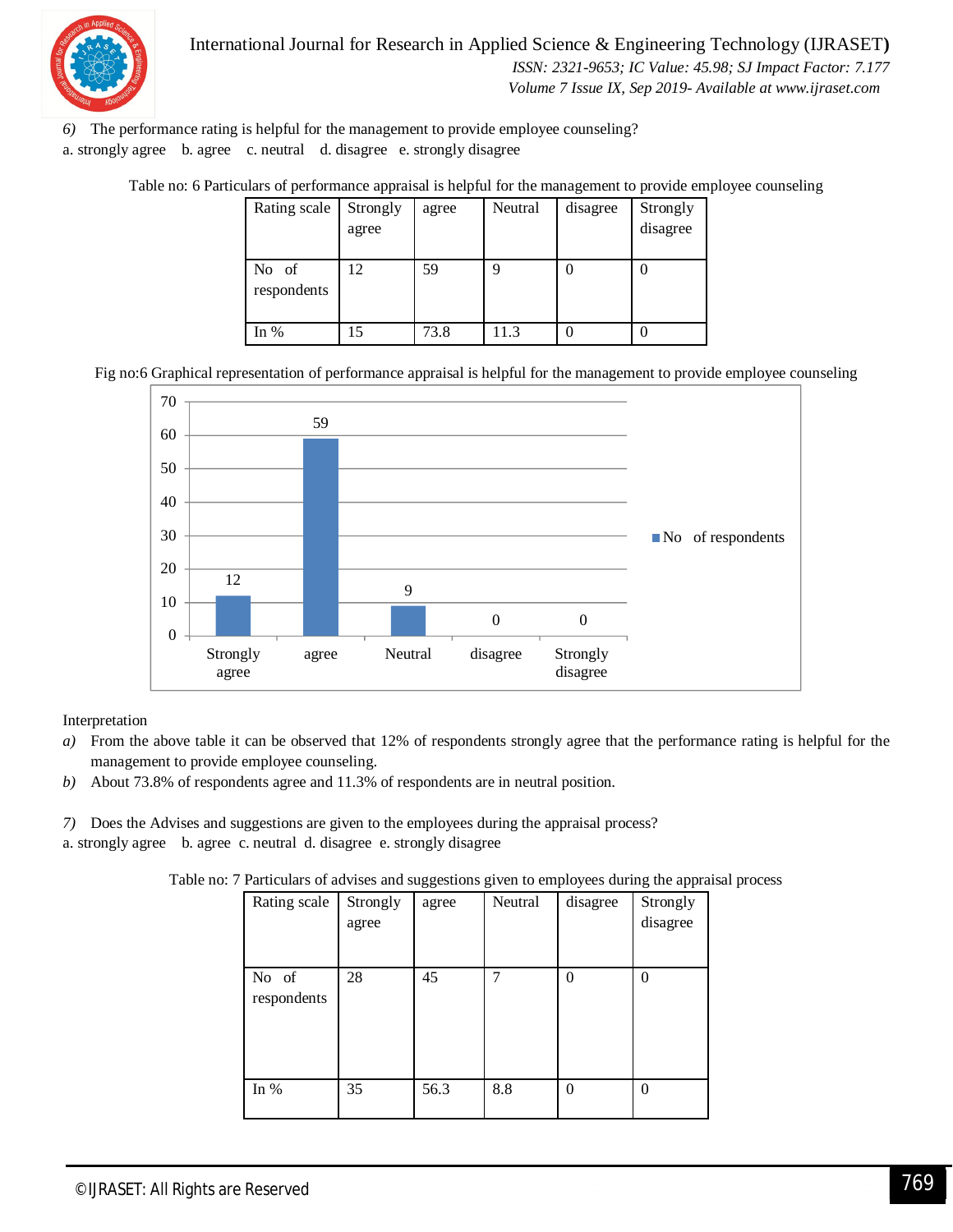

International Journal for Research in Applied Science & Engineering Technology (IJRASET**)**  *ISSN: 2321-9653; IC Value: 45.98; SJ Impact Factor: 7.177*

 *Volume 7 Issue IX, Sep 2019- Available at www.ijraset.com*

Fig no:7 Graphical representation of advises and suggestions given to employees during the appraisal process



Interpretation

- *a)* From the above analysis we can observe that 35% of respondents strongly agree that advises and suggestions are given to the employees during the appraisal process.
- *b)* About 56.3% of respondents agree and 8.8% of respondents are in a neutral position.
- *8)* In your Opinion Performance Appraisal is?
- a. Evaluation of employees b. performance of employees c. job satisfaction of employees d. motivation

| Rating scale | employees | Evaluation of Performance of Job<br>employees | satisfaction of | Motivation |
|--------------|-----------|-----------------------------------------------|-----------------|------------|
|              |           |                                               | employees       |            |
| No of        | 18        | 32                                            |                 | 13         |
| respondents  |           |                                               |                 |            |
| In $%$       | 22.5      | 40                                            | 21.3            | 16.2       |

Table no: 8 Particulars of opinion of performance appraisal



Fig no: 8 Graphical representation of opinion of performance appraisal

- *a)* From the above table we can observe that 22.5% of the respondents opinioned that performance appraisal is about evaluation of employees.
- *b)* About 40% of respondents opinioned that performance appraisal is about performance of employees.
- *c)* About 21.3% feel that performance appraisal is about job satisfaction of employees.
- *d)* About 16.2% feel that performance appraisal is about motivation.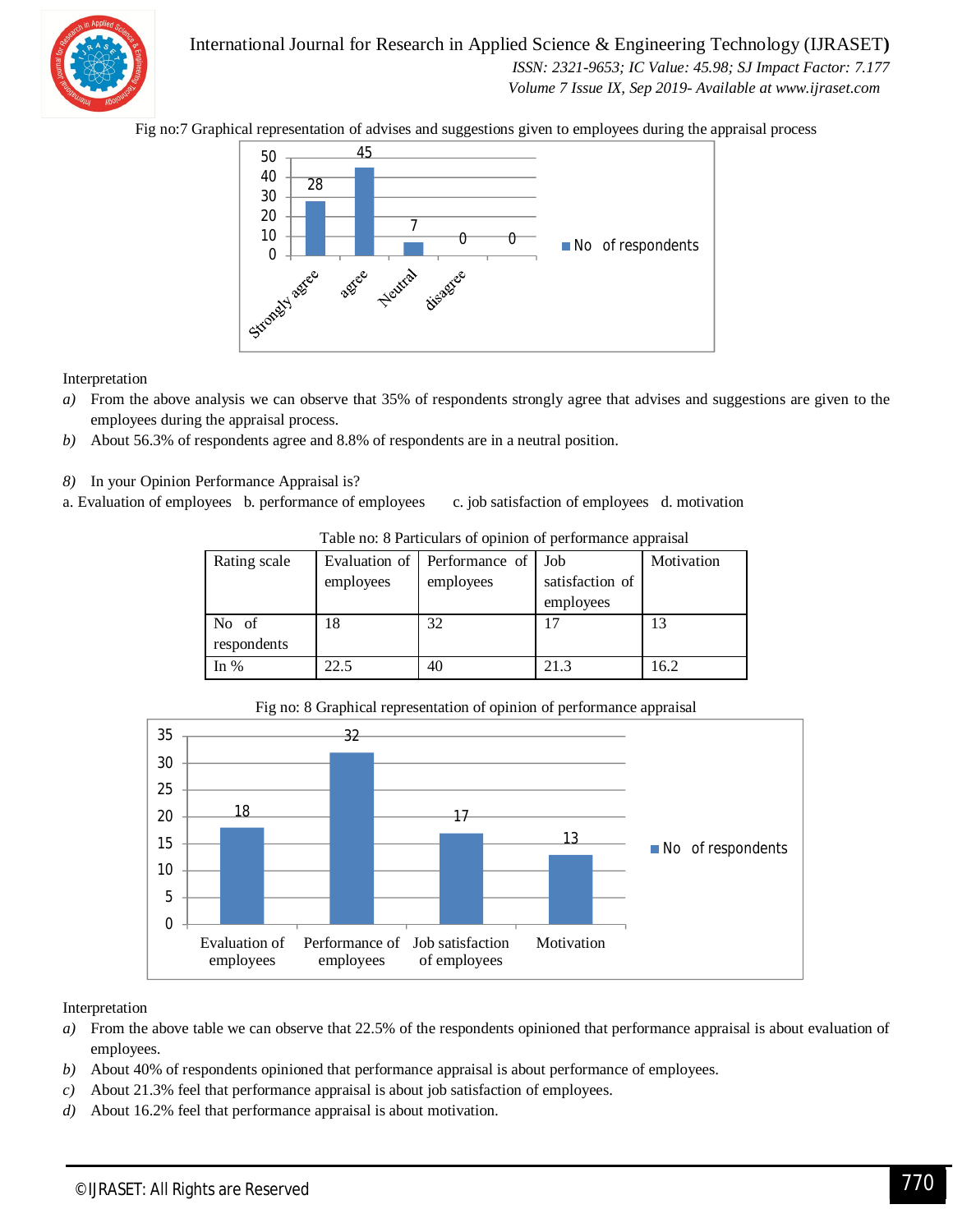

*9)* Your job description clearly defines (key result areas) KRA'S on which your performance is rated? a. strongly agree b. agree c. neutral d. disagree e. strongly disagree

| Rating scale         | Strongly<br>agree | ------<br>agree | Neutral | mon porrormano is raios<br>disagree | Strongly<br>disagree |
|----------------------|-------------------|-----------------|---------|-------------------------------------|----------------------|
| No of<br>respondents | 29                | 42              | 9       | $\Omega$                            | $\Omega$             |
| In $%$               | 36.3              | 52.5            | 11.3    | $\theta$                            | $\Omega$             |

Fig no:9 Graphical representation of KRA'S on which performance is rated



#### Interpretation

- *a)* From the above analysis we can see that 36.3% of respondents strongly agreed that their job description clearly defines KRA's on which their performance is rated.
- *b)* 52.5% of respondents agree that their job description clearly defines KRA'S on which their performance is rated.
- *c)* About 11.3% of respondents are in a neutral stage.

*10)* Q10. In your opinion who should be the appraiser?

a. Superior b. Subordinate c. HOD d. Peer group

| Table no:10 Particulars of who should be the appraiser |  |
|--------------------------------------------------------|--|
|--------------------------------------------------------|--|

|                      |          |             | . .        |       |  |
|----------------------|----------|-------------|------------|-------|--|
| Rating scale         | superior | subordinate | <b>HOD</b> | Peer  |  |
|                      |          |             |            | group |  |
|                      |          |             |            |       |  |
| of<br>N <sub>o</sub> | 50       | 15          |            |       |  |
| respondents          |          |             |            |       |  |
| In %                 | 62.5     | 8.8         | 11.3       | 7.5   |  |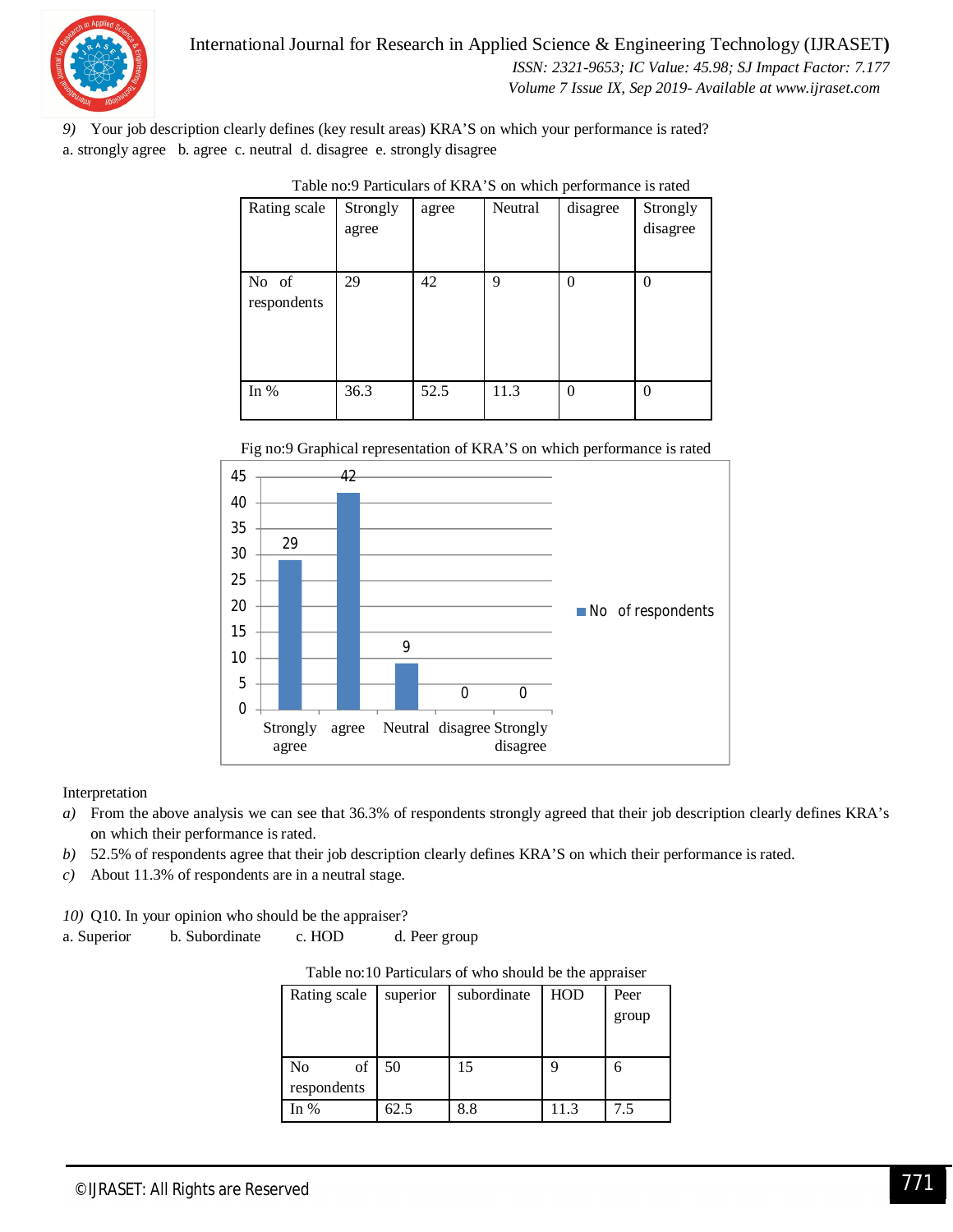

International Journal for Research in Applied Science & Engineering Technology (IJRASET**)**

 *ISSN: 2321-9653; IC Value: 45.98; SJ Impact Factor: 7.177*

 *Volume 7 Issue IX, Sep 2019- Available at www.ijraset.com*





#### Interpretation

- *a)* From the above analysis it can be observed that 62.5% of respondents opinioned that appraiser should be superior.
- *b)* About 8.8% of respondents opinioned that appraiser should be subordinate.
- *c)* About 11.3% of the respondents opinioned that their appraiser should be HOD.
- *d*) About 7.5% of the respondents opinioned that their appraiser should be peer group.

#### **V. FINDINGS**

- *A.* In MSR INDIA Pvt ltd almost all the employees are satisfied with the performance appraisal followed in the organization.
- *B.* The existing appraisal system helps the management to identify potentiality of employees as well as useful for maintaining efficiency of the individual and organization.
- *C.* Most of the employees feel that appraisal system followed in the organization is rational and fair.
- *D.* The performance appraisal supports to experiment with new ideas as basis for promotion.
- *E.* Their job description clearly defines key result areas on which their performance is rated.
- *F.* The feedback on performance communicated after assessment of the performance.
- *G.* The performance appraisal followed in the organization helps to assess the training and development needs of employees.

#### **VI. SUGGESTIONS**

- *A.* The company should give some advises and suggestions to the employees during the process and should get there feedbacks about the process.
- *B.* The job expectations are to be informed to each and every employee.
- *C.* The feedback should be given in a such a way that none of the employee should get dissatisfied or demotivated.
- *D.* There should be no errors or problems that have impact on performance rating in the organization.
- *E.* As the Performance Appraisal is helpful to the employees by the assignment of superiors task by training and development which should be more effective so that the other employees will also be attracted.

#### **VII. CONCLUSION**

Every organization to sustain in the industry has to satisfy some of the basic needs and demands of its workers. Satisfied and motivated workers are the source of achieving the organizational goals and objectives. The aim was to find the how performance appraisal system works in the organization and up to what level it impacts the employee interest and productivity. It was found that most of the employees are satisfied with the appraisal system followed in the organization.

#### **REFERENCES**

- [1] Donald L. Kirkpatrick, 2006, Improving Employee Performance through Appraisal and Coaching.
- [2] Richard Rudman, 2003, Performance Planning and Review.
- [3] P. SubbaRao, 2006, Essentials of Human Resource Management and Industrial Relations, Himalaya Publishing House.